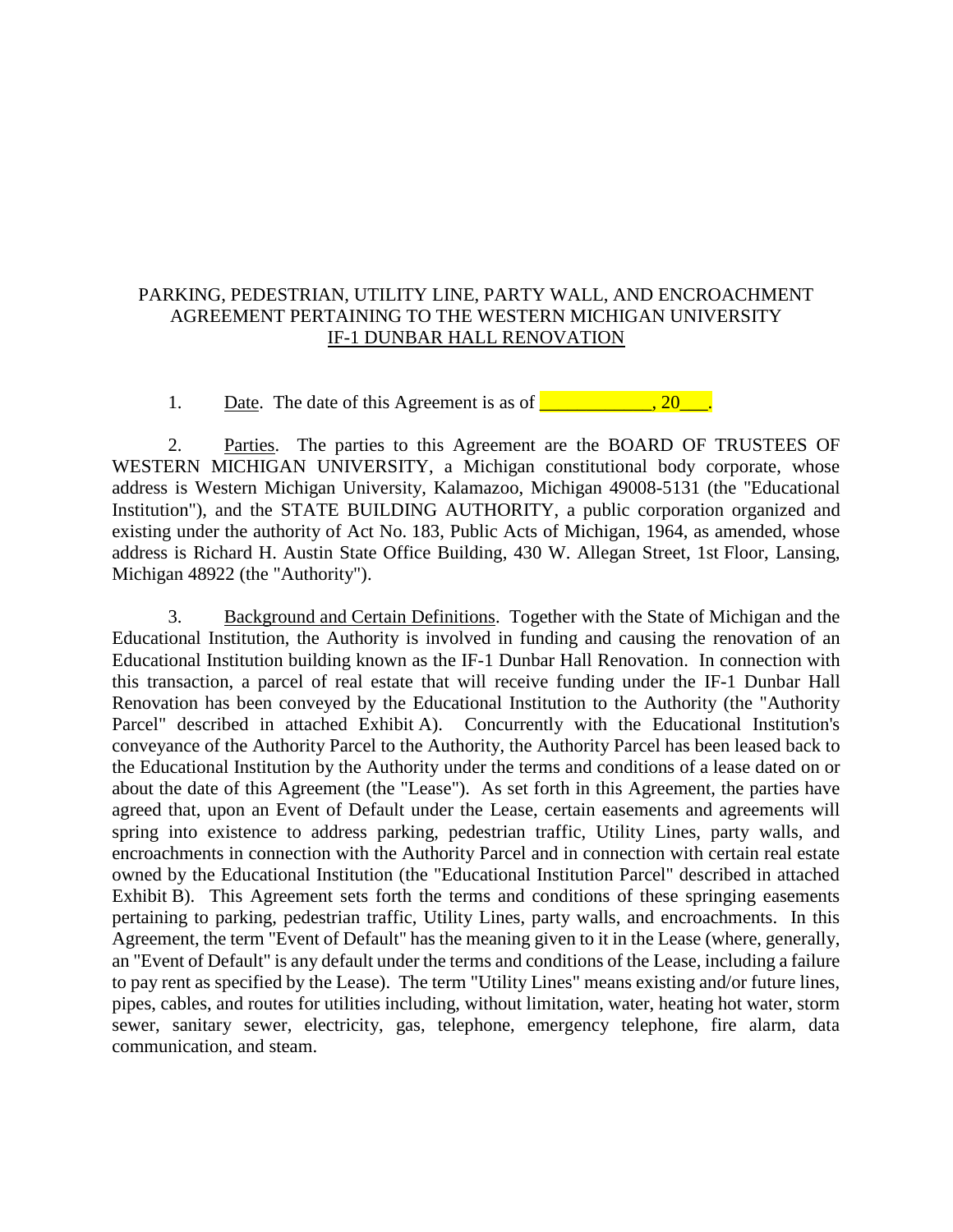4. Consideration. Each party acknowledges that the consideration for its receipt of rights under this Agreement is the granting of rights under this Agreement to the other party.

5. Springing Parking Facilities Easement. The Educational Institution, for itself and its successors and assigns, grants to the Authority, and to the Authority's successors and assigns, to take effect immediately and automatically upon the occurrence of an Event of Default under the Lease, an appurtenant and nonexclusive easement for parking spaces proximate to, and for the benefit of, the Authority Parcel (the "Parking Facilities"). If parking spaces do not exist on the Educational Institution Parcel on the date of the Event of Default under the Lease, this paragraph and the following paragraph of this Agreement are null and void. If parking spaces exist on the Educational Institution Parcel on the date of the Event of Default under the Lease, the Educational Institution will use its best efforts, in good faith, to identify a number of parking spaces sufficient to serve the reasonable day-to-day needs of the Authority Parcel, and such identified spaces will constitute the Parking Facilities that are the subject of this paragraph and the following paragraph. The Parking Facilities may be located on any portion or portions of the Educational Institution Parcel, at the discretion of the Educational Institution; provided, however, that the location of the Parking Facilities must be reasonably convenient to the Authority Parcel. The precise location of the Parking Facilities must be designated by the Educational Institution at the time that the parking easement springs into existence (and not later than 120 days after the Event of Default giving rise to the easement). The Authority's use of the Parking Facilities is subject to the Educational Institution's reasonably exercised discretion in the establishment and maintenance of parking fees and parking regulations; provided, however, that the Educational Institution's fees and regulations must not make it unreasonably burdensome or unfeasible for the Authority to use the Parking Facilities.

6. Maintenance of Parking Facilities. After the Parking Facilities easement springs into existence, the Educational Institution, at its expense, will maintain (or cause to be maintained) the Parking Facilities in serviceable condition in view of their intended use and in a manner that does not unreasonably interfere with the use of the Authority Parcel. After the Parking Facilities easement springs into existence, if the Educational Institution fails to maintain (or cause to be maintained) the Parking Facilities in serviceable condition, and/or the maintenance unreasonably interferes with the use of the Authority Parcel, the Authority may give written notice to the Educational Institution specifying the maintenance failure and/or the unreasonable interference. If, within twenty (20) days after receipt of the Authority's written notice, the Educational Institution fails to proceed with due diligence to perform maintenance and/or cease interference, the Authority may, at its option, spend its own funds (in amounts that are reasonable in light of the objectives) to effect maintenance and/or alleviate interference, and the Educational Institution will promptly reimburse the Authority for all such expenditures.

7. Springing Mutual Pedestrian Easements. The Educational Institution, for itself and its successors and assigns, grants to the Authority, and to the Authority's successors and assigns, to take effect immediately and automatically upon the occurrence of an Event of Default under the Lease, an appurtenant and nonexclusive easement for the benefit of the Authority Parcel for pedestrian ingress, pedestrian egress, and pedestrian passage on, over, upon, through, and across the Educational Institution Parcel for the purposes of allowing pedestrians (a) to walk freely between the Educational Institution Parcel and the Authority Parcel, (b) to walk freely between

Parking, Pedestrian, Utility Line, Party Wall, and Encroachment Agreement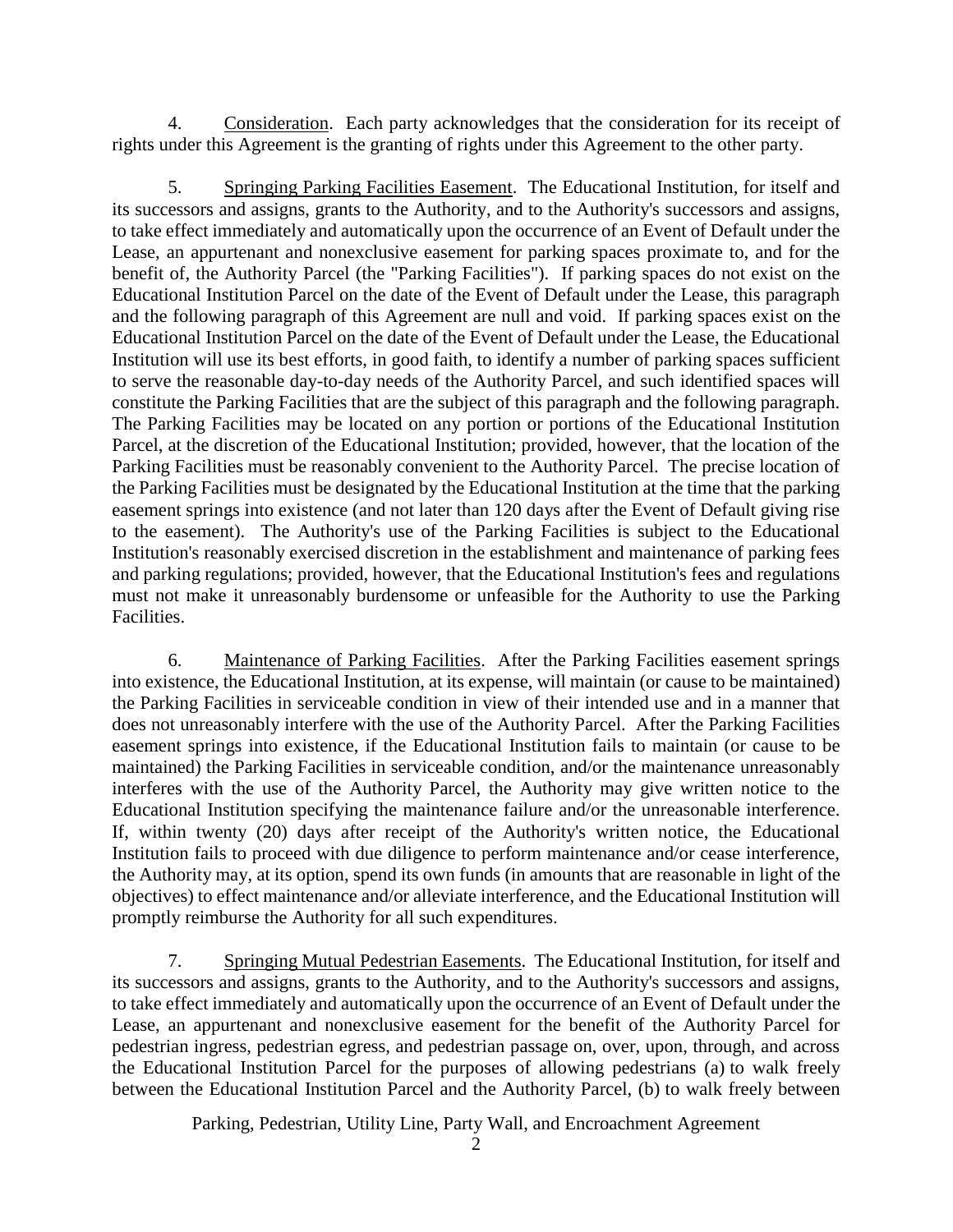public streets and the Authority Parcel, by way of the Educational Institution Parcel; and (c) to continue to use passageways, entranceways, corridors, tunnels, stairwells, hallways, ramps, roads, and/or sidewalks on the Educational Institution Parcel that are necessary and/or convenient for ingress to and egress from the Authority Parcel; provided, however, that the Educational Institution may, from time to time, regulate pedestrian passage on, over, upon, through, and across the Educational Institution Parcel in a manner that is consistent with the Educational Institution's utilization, from time to time, of the Educational Institution Parcel. The Authority, for itself and its successors and assigns, grants to the Educational Institution, and to the Educational Institution's successors and assigns, to take effect immediately and automatically upon the occurrence of an Event of Default under the Lease, an appurtenant and nonexclusive easement for the benefit of the Educational Institution Parcel for pedestrian ingress, pedestrian egress, and pedestrian passage on, over, upon, through, and across the Authority Parcel for the purposes of allowing pedestrians to walk freely between the Educational Institution Parcel and the Authority Parcel; provided, however, that the Authority may, from time to time, regulate pedestrian passage on, over, upon, through, and across the Authority Parcel in a manner that is consistent with the Authority's utilization, from time to time, of the Authority Parcel.

8. Maintenance of Pedestrian Easements. After the pedestrian easements spring into existence, the Educational Institution, at its expense, will maintain (or cause to be maintained) the Educational Institution Parcel in serviceable condition in view of its intended use by pedestrians, and in a manner that does not unreasonably interfere with pedestrian use of the Authority Parcel.

9. Springing Mutual Utility Line Easements. The Educational Institution, for itself and its successors and assigns, grants to the Authority, and to the Authority's successors and assigns, to take effect immediately and automatically upon the occurrence of an Event of Default under the Lease, an appurtenant and nonexclusive easement for the benefit of the Authority Parcel for purposes of installing, constructing, connecting to, operating, maintaining, repairing and replacing Utility Lines on, over, upon, through, under, and across the Educational Institution Parcel; subject, however, to the following conditions: (a) the Authority may not utilize the Utility Line easement in a manner that unreasonably interferes with the Educational Institution's use of the Educational Institution Parcel; (b) the Authority will use its best efforts, in good faith, to utilize the Utility Line easement in a manner that does not interfere with current or future improvements on the Educational Institution Parcel; (c) the Authority will use its best efforts, in good faith, to coordinate Authority Utility Lines with Educational Institution Utility Lines to promote the efficient use of Utility Lines and to discourage the duplication of Utility Lines; (d) any installing, constructing, connecting to, operating, maintaining, repairing and/or replacing Utility Lines by the Authority will not be at the Educational Institution's expense; and (e) any damage to the Educational Institution Parcel caused by the Authority's use of this Utility Line easement will be promptly repaired but not at the Educational Institution's expense. Similarly, the Authority, for itself and its successors and assigns, grants to the Educational Institution, and to the Educational Institution's successors and assigns, to take effect immediately and automatically upon the occurrence of an Event of Default under the Lease, an appurtenant and nonexclusive easement for the benefit of the Educational Institution Parcel for purposes of installing, constructing, connecting to, operating, maintaining, repairing and replacing Utility Lines on, over, upon, through, under, and across the Authority Parcel; subject, however, to the following conditions: (a) the Educational Institution may not utilize the Utility Line easement in a manner that unreasonably interferes with

Parking, Pedestrian, Utility Line, Party Wall, and Encroachment Agreement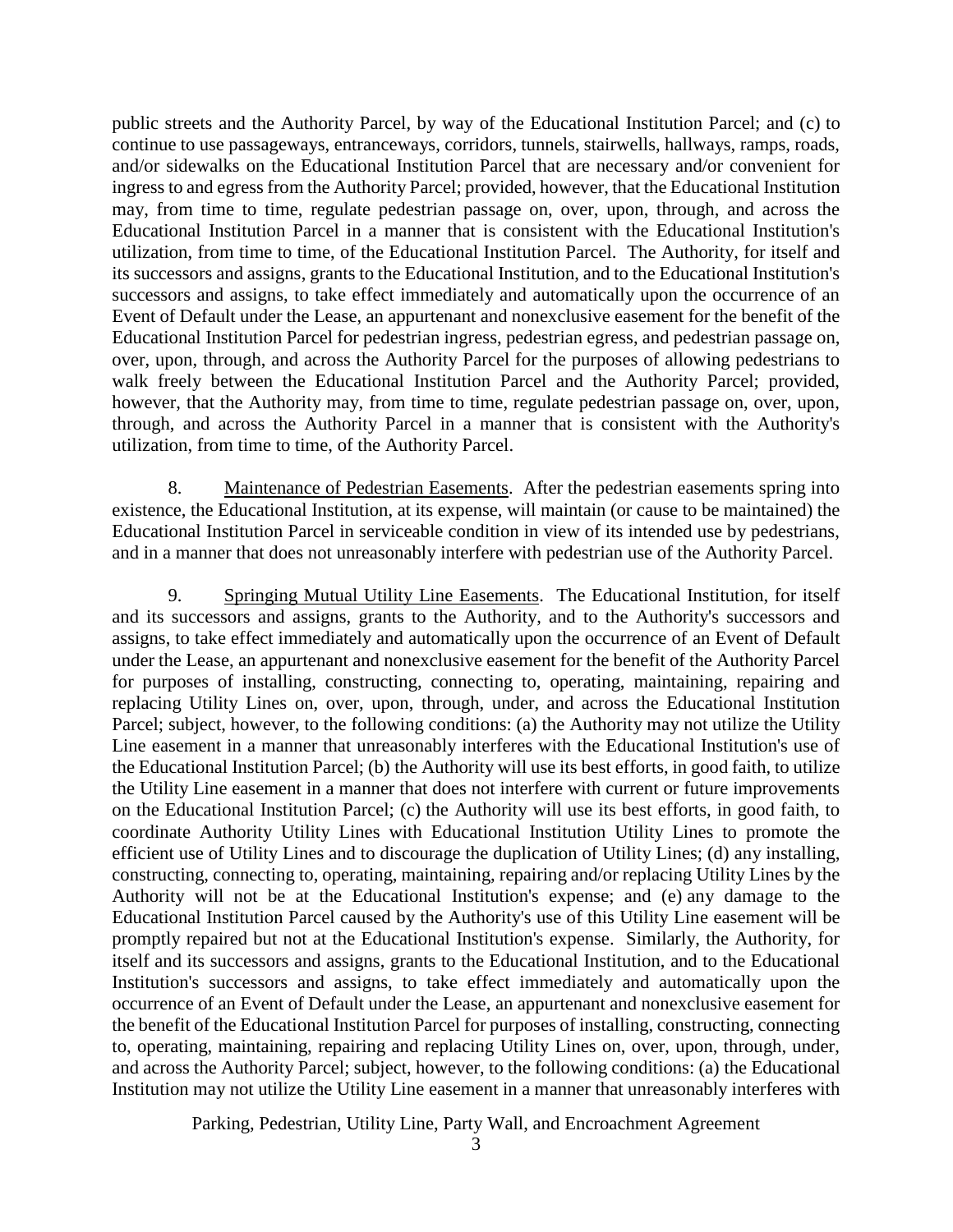the Authority's use of the Authority Parcel; (b) the Educational Institution will use its best efforts, in good faith, to utilize the Utility Line easement in a manner that does not interfere with current or future improvements on the Authority Parcel; (c) the Educational Institution will use its best efforts, in good faith, to coordinate Educational Institution Utility Lines with Authority Utility Lines to promote the efficient use of Utility Lines and to discourage the duplication of Utility Lines; (d) any installing, constructing, connecting to, operating, maintaining, repairing and/or replacing Utility Lines by the Educational Institution will be at the Educational Institution's expense; and (e) any damage to the Authority Parcel caused by the Educational Institution's use of this Utility Line easement will be promptly repaired by the Educational Institution at the Educational Institution's expense.

10. Maintenance of Utility Lines. After the Utility Line easements spring into existence, the Educational Institution, at its expense, will maintain (or cause to be maintained) Educational Institution Utility Lines in serviceable condition in view of their intended use and in a manner that does not unreasonably interfere with the use of the Authority Parcel. After the Utility Line easements spring into existence, if the Educational Institution fails to maintain (or cause to be maintained) Educational Institution Utility Lines in serviceable condition, and/or the maintenance unreasonably interferes with the use of the Authority Parcel, the Authority may give written notice to the Educational Institution specifying the maintenance failure and/or the unreasonable interference. If, within twenty (20) days after receipt of the Authority's written notice, the Educational Institution fails to proceed with due diligence to perform maintenance and/or cease interference, the Authority may, at its option, spend its own funds (in amounts that are reasonable in light of the objectives) to effect maintenance and/or alleviate interference, and the Educational Institution will promptly reimburse the Authority for all such expenditures.

11. Springing Party Wall Agreement. In this Agreement, the term "Party Wall" means a common boundary line between real estate improvements on the Authority Parcel and real estate improvements on the Educational Institution Parcel. For example (but without limiting the generality of the definition), a Party Wall would exist if (a) a building or other walled structure on the Authority Parcel and a building or other walled structure on the Educational Institution Parcel share a common wall, and/or (b) a passageway, entranceway, corridor, tunnel, stairwell, hallway, ramp, road, and/or sidewalk on one Parcel connects, interfaces, and/or adjoins with an improvement on the other Parcel. The following Party Wall agreement (consisting of the following subparagraphs) will take effect immediately and automatically upon the occurrence of an Event of Default under the Lease:

- (a) Either party, at its discretion, may maintain and repair a Party Wall in any reasonable manner; provided that such maintenance and/or repair does not, from the vantage point of the other party's Parcel, materially alter the structure, function, or appearance of the Party Wall.
- (b) If a party causes damage or destruction to a Party Wall, the damaging party must repair (or cause to be repaired) the damage in a manner that does not, from the vantage point of the other party's Parcel, materially alter the structure, function, or appearance of the Party Wall.

Parking, Pedestrian, Utility Line, Party Wall, and Encroachment Agreement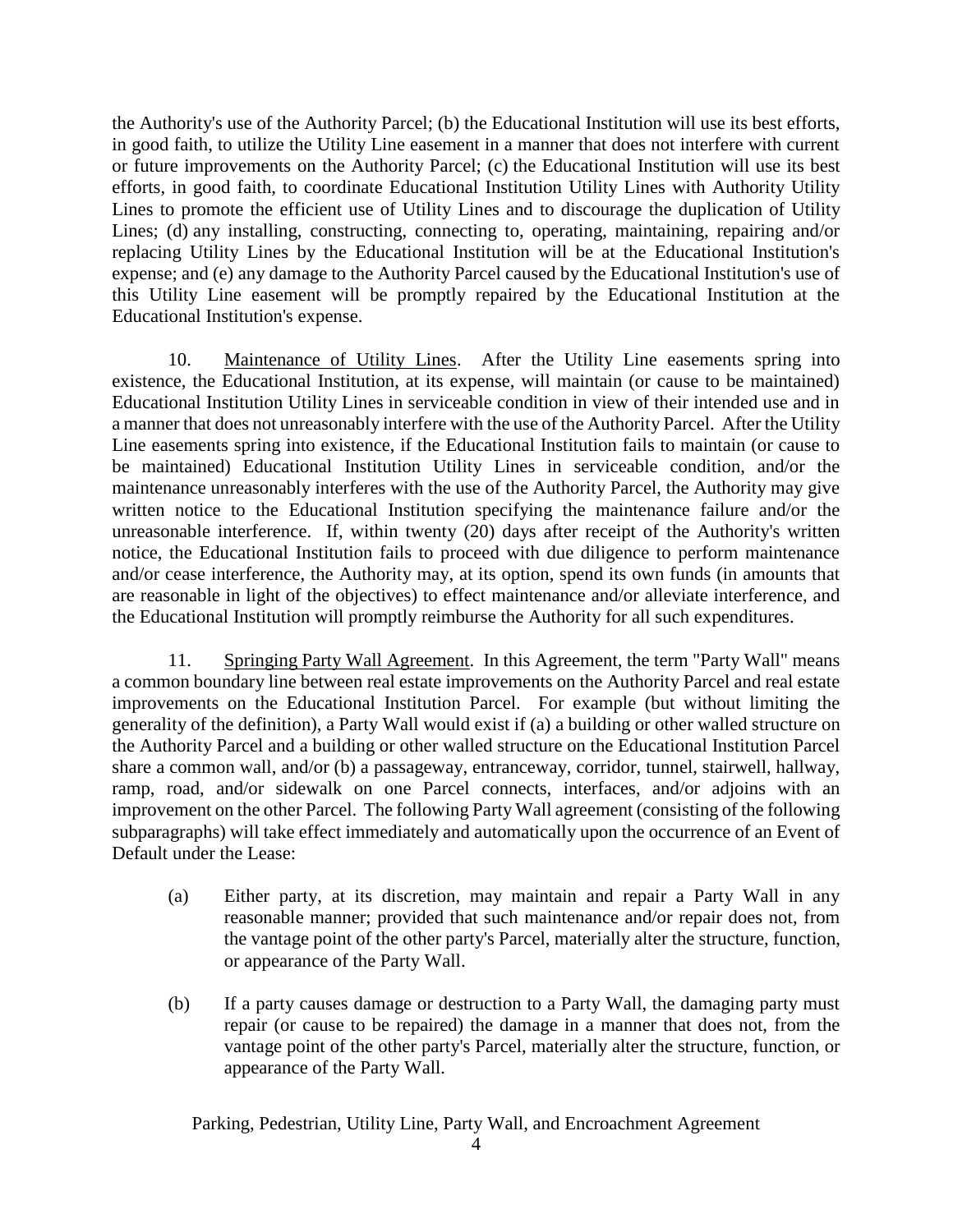(c) If a Party Wall is damaged or destroyed and neither party is a material cause of the damage or destruction, then the parties may re-build, abandon, re-design, expand, contract, or otherwise address the damage in any mutually agreeable manner. If the parties reach no mutual agreement within ninety (90) days after the date of the damage (or, if longer, within ninety days after applicable insurance is adjusted), then the Party Wall must be repaired substantially to its pre-damage condition, and the cost of the repair must be borne equally by the parties.

12. Springing Encroachments Agreement. In this Agreement, the term "Encroachment" means Authority real estate (such as an overhang, eave, building, sidewalk, roadway, tree, or landscaping) located on the Educational Institution Parcel, or, conversely, Educational Institution real estate (such as an overhang, eave, building, sidewalk, roadway, tree, or landscaping) located on the Authority Parcel. After the occurrence of an Event of Default under the Lease, each party will tolerate the Encroachments of the other party if the following conditions are met: (a) no part of an Encroachment is more than ten (10) feet distant from its rightful Parcel, (b) no part of an Encroachment interferes materially with the use and enjoyment by the non-encroaching party of the non-encroaching party's Parcel, and (c) the encroaching party, at its expense, maintains its Encroachments.

13. Use of Educational Institution Parcel. This Agreement does not restrict the Educational Institution in its use, development, expansion, contraction, and/or improvement of the Educational Institution Parcel; provided, however, that the Educational Institution may not use, develop, expand, contract, and/or improve the Educational Institution Parcel in a manner that materially obstructs the reasonable establishment, operation, and maintenance of the easements and agreements contemplated by this Agreement (easements and agreements that address parking, pedestrian traffic, Utility Lines, party walls, and encroachments in connection with the Authority Parcel and the Educational Institution Parcel). In this context, the "expansion" of the Educational Institution Parcel means the expansion of the boundaries of the Educational Institution Parcel, construction of additional improvements within the boundaries of the Educational Institution Parcel, and/or the acquisition of additional Educational Institution owned property within the boundaries of the Educational Institution Parcel. The "contraction" of the Educational Institution Parcel means the contraction of the boundaries of the Educational Institution Parcel, removal of improvements within the boundaries of the Educational Institution Parcel, and/or the sale of Educational Institution owned property within the boundaries of the Educational Institution Parcel.

14. Indemnification. The Educational Institution, for itself and its successors and assigns, shall indemnify, defend, and hold harmless the Authority, and its successors and assigns, against all of the Authority's losses, injuries or damages arising out of the exercise by the Educational Institution (or by its successors, assigns, students, agents, employees, tenants, licensees, and/or invitees) of the Educational Institution's easement rights under this Agreement.

15. Termination. This Agreement and all easements described in this Agreement are immediately and automatically terminated, null, and void upon fee title to the Authority Parcel revesting in the Educational Institution after termination of the Lease.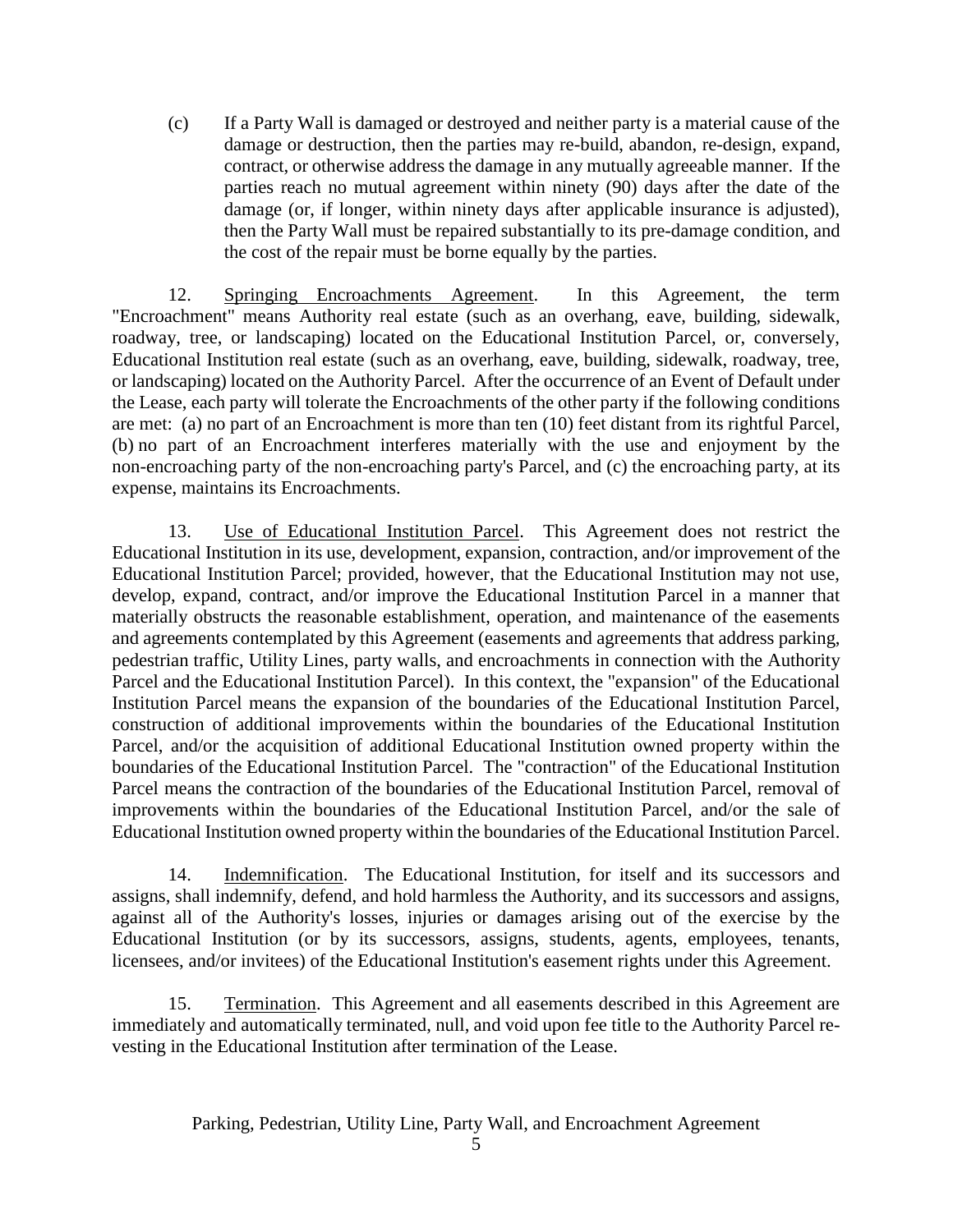16. Binding Nature. This Agreement is binding upon and inures to the benefit of the parties and their respective successors and assigns. Further, this Agreement runs with the land and binds and inures to the benefit of the Educational Institution Parcel and the Authority Parcel.

17. Notices. Any notice or other writing given pursuant to this Agreement will be sufficiently given when hand delivered, mailed by registered mail, mailed by certified mail, mailed by first class mail, or mailed by overnight mail (such as UPS or Federal Express) to the following addresses, or to such other address as a party may give to the other party by written notice of change of address:

| Educational<br>Institution: | Western Michigan University<br>Kalamazoo, Michigan 49008-5131<br><b>Attention: President</b>                                                                                      |
|-----------------------------|-----------------------------------------------------------------------------------------------------------------------------------------------------------------------------------|
| Authority:                  | <b>State Building Authority</b><br>Richard H. Austin State Office Building<br>430 W. Allegan Street, 1st Floor<br>Lansing, Michigan 48922<br><b>Attention: Executive Director</b> |

18. Severability. If any provision of this Agreement, or the application of this Agreement to any party or circumstance, is, for any reason and to any extent, invalid or unenforceable, such provision or application is to that extent stricken from the Agreement, and the remainder of the Agreement, and/or the application of the provision to other persons or circumstances, is not affected.

19. Transfer Tax Exemption. This instrument is exempt from county and state transfer taxes pursuant to MCLA § 207.505(h) and MCLA § 207.526(h)(i), respectively.

The parties have caused this Agreement to be executed and delivered as of the date set forth in paragraph 1 above.

[Signatures begin on the following page.]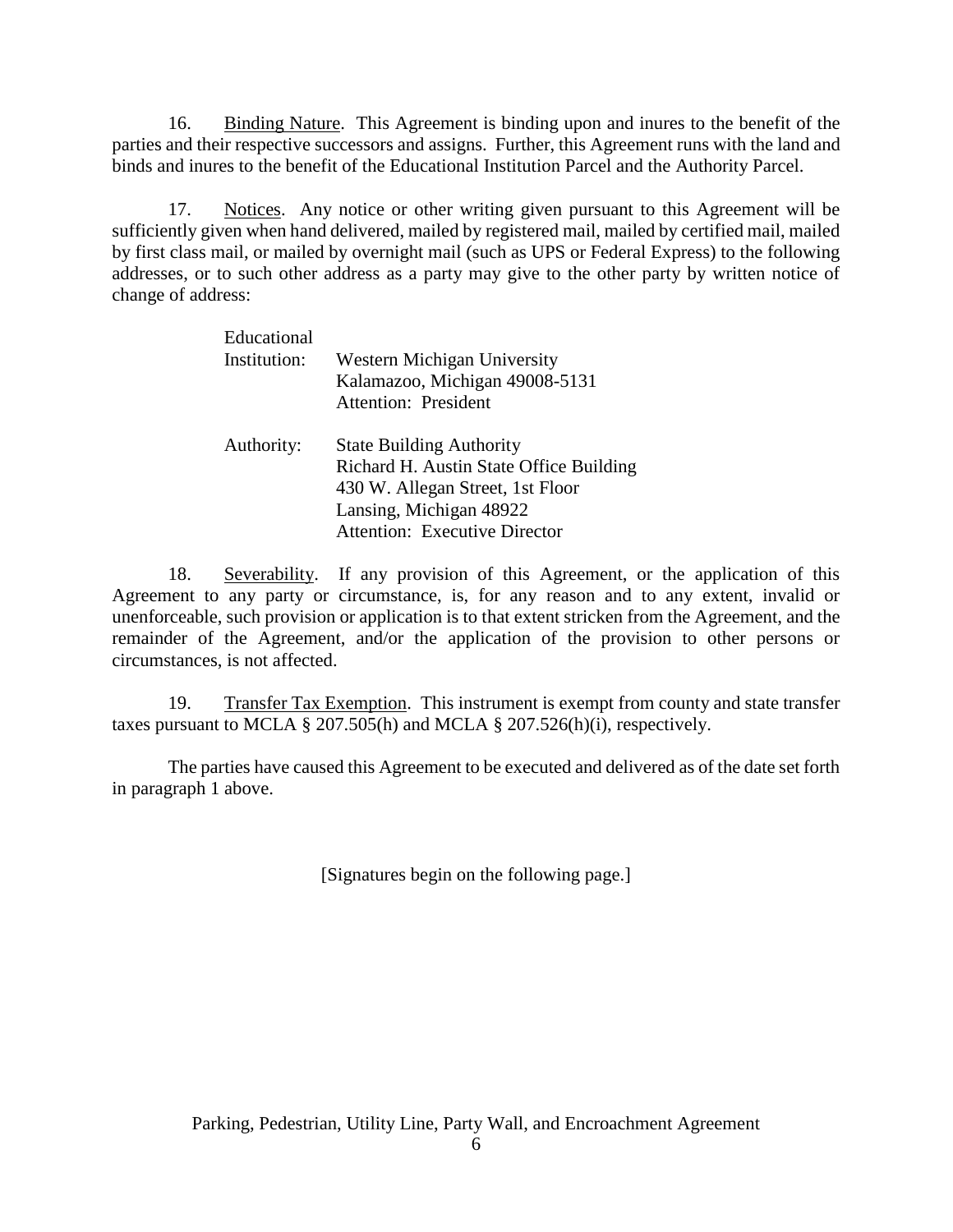# STATE BUILDING AUTHORITY, a public corporation

Andrew Boettcher, Executive Director

\_\_\_\_\_\_\_\_\_\_\_\_\_\_\_\_\_\_\_\_\_\_\_\_\_\_\_\_\_\_\_\_\_\_\_

STATE OF MICHIGAN ) ) ss COUNTY OF INGHAM )

The foregoing instrument was acknowledged before me in Ingham County, Michigan this \_\_\_\_ day of \_\_\_\_\_\_\_\_, 20\_\_\_, by Andrew Boettcher, the Executive Director of the State Building Authority, a public corporation, on behalf of the public corporation.

> \_\_\_\_\_\_\_\_\_\_\_\_\_\_\_\_\_\_\_\_\_, Notary Public \_\_\_\_\_\_\_\_\_\_\_\_\_\_\_\_\_\_\_\_ County, Michigan

My Commission Expires: \_\_\_\_\_\_\_\_\_\_\_\_\_\_ Acting in Ingham County, Michigan

\_\_\_\_\_\_\_\_\_\_\_\_\_\_\_\_\_\_\_\_\_\_\_\_\_\_\_\_\_\_\_\_\_\_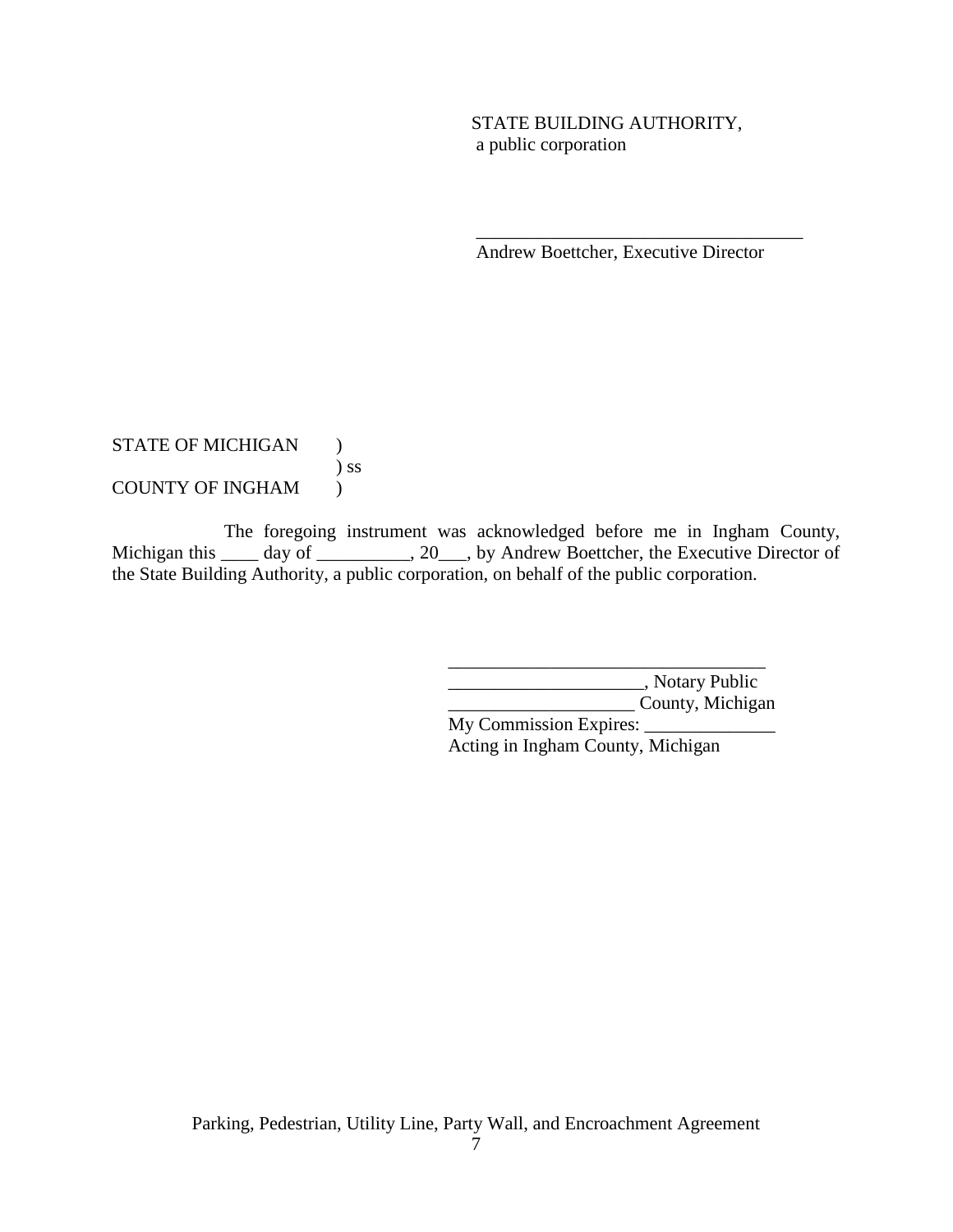BOARD OF TRUSTEES OF WESTERN MICHIGAN UNIVERSITY, a Michigan constitutional body corporate

By:\_\_\_\_\_\_\_\_\_\_\_\_\_\_\_\_\_\_\_\_\_\_\_\_\_\_\_\_\_\_\_\_\_\_

Its: Treasurer

By:\_\_\_\_\_\_\_\_\_\_\_\_\_\_\_\_\_\_\_\_\_\_\_\_\_\_\_\_\_\_\_\_\_\_

Its: Assistant Treasurer

#### STATE OF MICHIGAN  $\qquad$  ) )ss. COUNTY OF KALAMAZOO )

The foregoing instrument was acknowledged before me in Kalamazoo County, Michigan, this day of \_\_\_\_\_\_\_\_\_\_, 20\_\_\_ by \_\_\_\_\_\_\_\_\_\_\_\_\_\_\_\_\_\_\_\_, as Treasurer of the Board of Trustees of Western Michigan University, a Michigan constitutional body corporate, on behalf of the constitutional body corporate.

> Notary Public County, Michigan Acting in Kalamazoo County, Michigan My Commission Expires: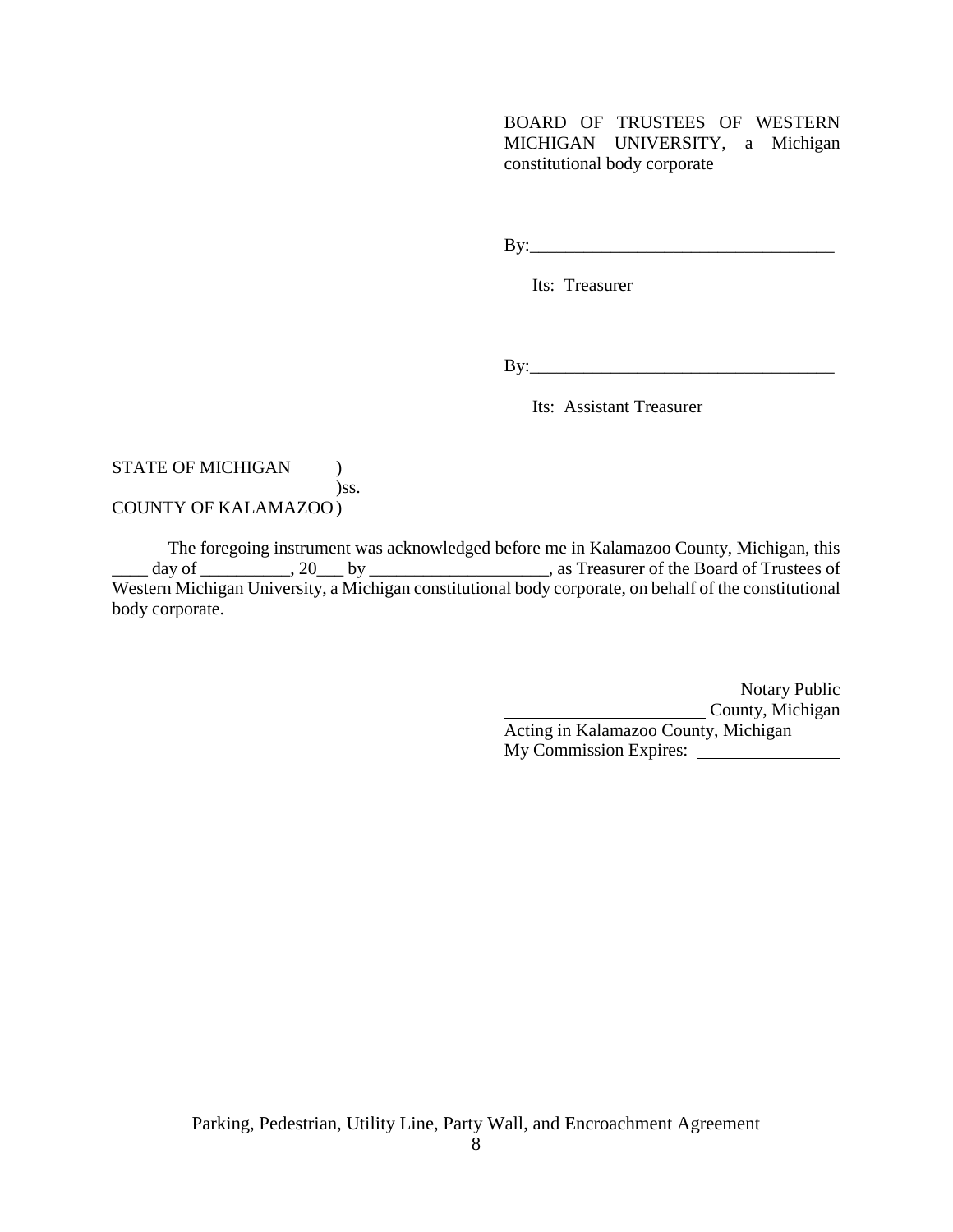### STATE OF MICHIGAN  $\qquad$  ) )ss. COUNTY OF KALAMAZOO )

The foregoing instrument was acknowledged before me in Kalamazoo County, Michigan, this day of \_\_\_\_\_\_\_\_, 20\_\_\_ by \_\_\_\_\_\_\_\_\_\_\_\_\_\_\_\_\_, as Assistant Treasurer of the Board of Trustees of Western Michigan University, a Michigan constitutional body corporate, on behalf of the constitutional body corporate.

> Notary Public County, Michigan Acting in Kalamazoo County, Michigan My Commission Expires:

This instrument drafted by and after recording return to:

John T. Schuring Dickinson Wright PLLC 200 Ottawa Ave., N.W. Suite 1000 Grand Rapid, MI 49503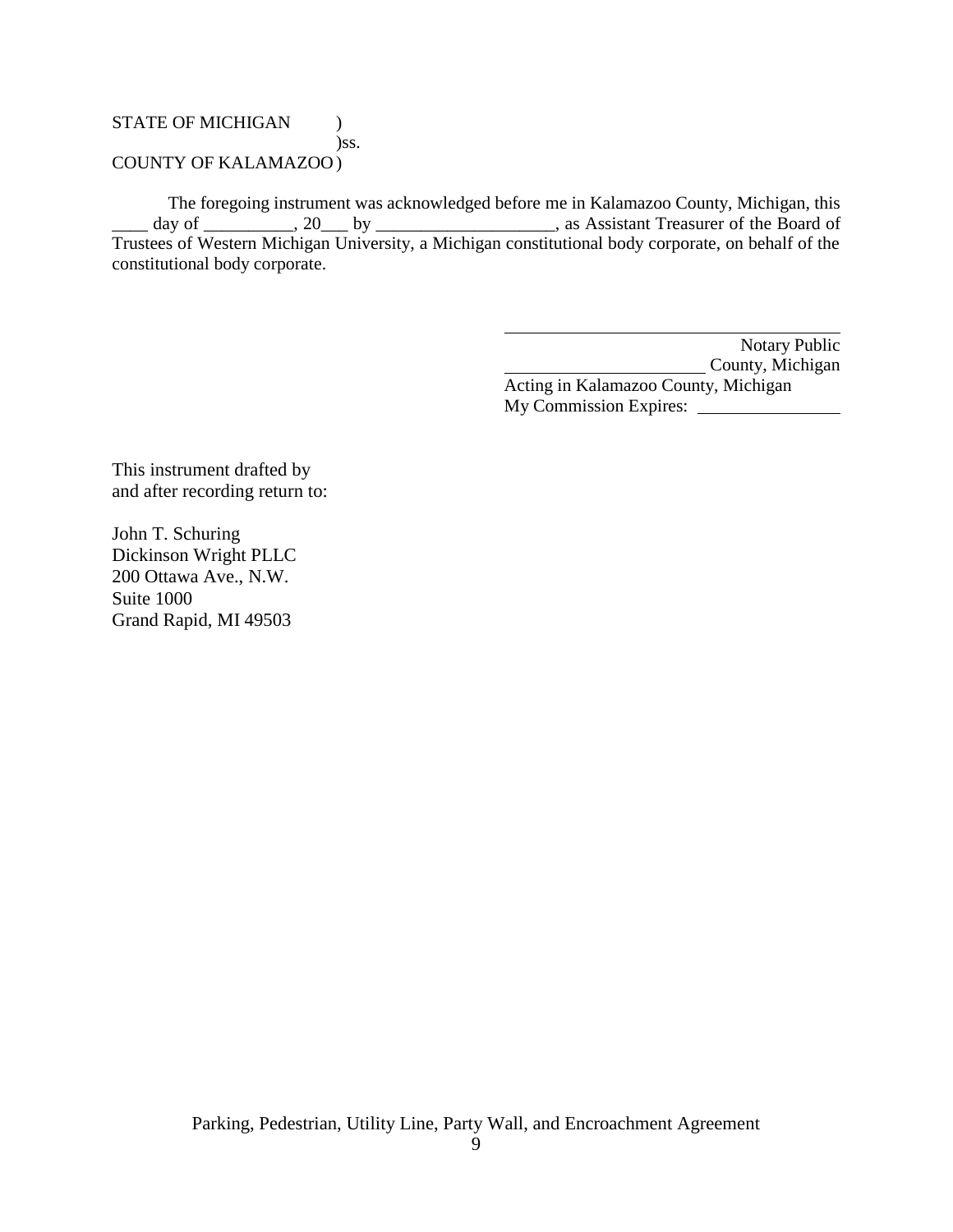### EXHIBIT A

### Authority Parcel Relating to Western Michigan University IF-1 Dunbar Hall Renovation

#### Legal Description

A parcel of land situated in the City of Kalamazoo, County of Kalamazoo, State of Michigan, and described as follows to-wit:

A parcel of land situated in the South one-half of Section 20, Town 2 South, Range 11 West, City of Kalamazoo, Kalamazoo County, Michigan more particularly described as commencing at the North one-quarter corner of Section 20, thence S88°33'59"E, along the North line of Section 20, 992.94 feet; thence S00°00'00"E 3102.51 feet to the point of beginning; thence N00°00'00"W 32.91 feet; thence N89°08'27"W 67.32 feet; thence N01°01'17"E 148.25 feet; thence S88°58'43"E 144.92 feet to the extension of a building wall; thence S44°35'44"E, along said building wall and its extension, 94.57 feet; thence S89°19'48"E 128.09 feet; thence S00°56'19"W 113.94 feet; thence N89°19'46"W 272.85 feet to the point of beginning.